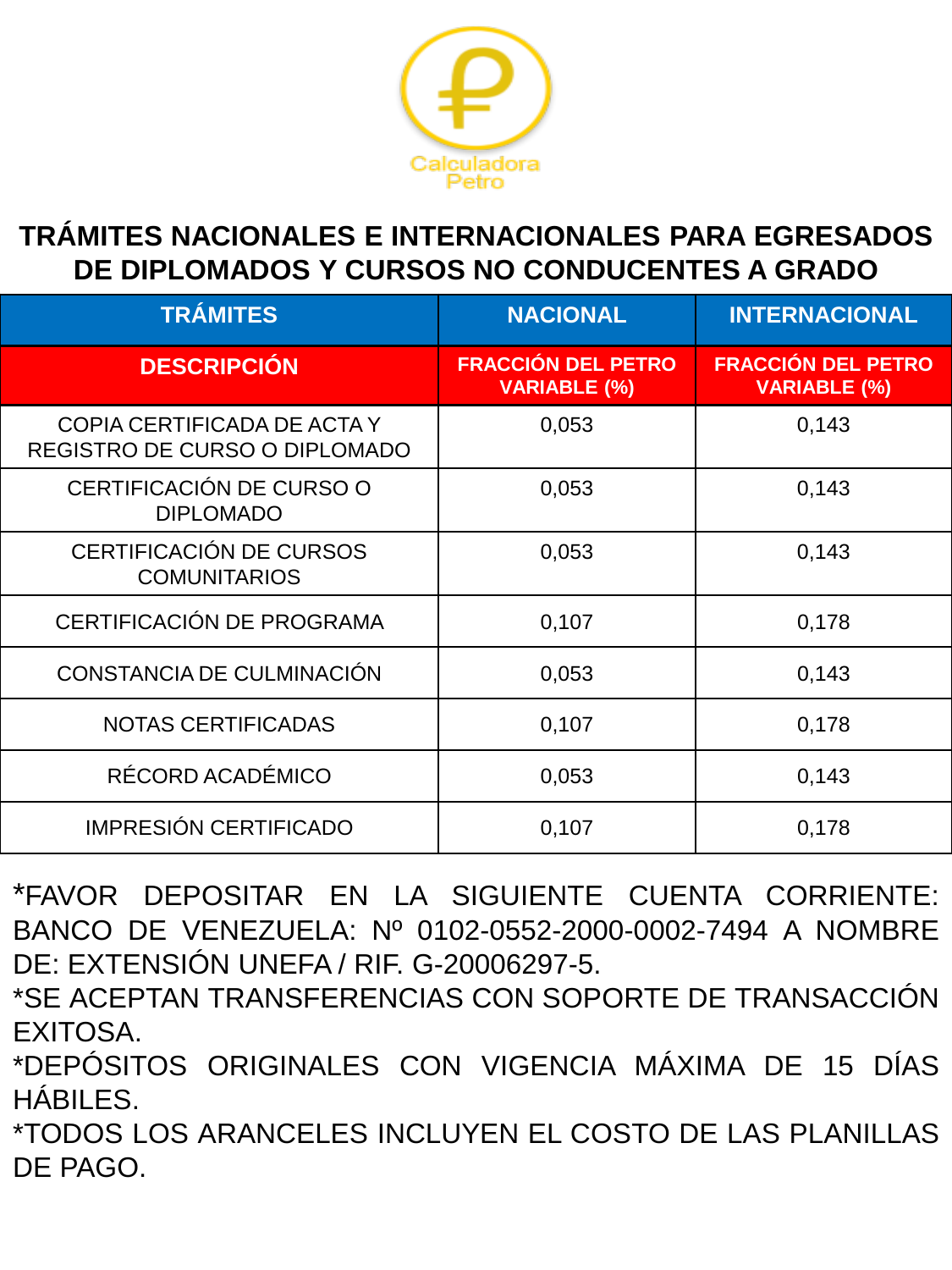### **TRÁMITES NACIONALES E INTERNACIONALES PARA EGRESADOS DE PREGRADO**

| <b>TRÁMITES</b>                                            | <b>NACIONAL</b>                                  | <b>INTERNACIONAL</b>                             |
|------------------------------------------------------------|--------------------------------------------------|--------------------------------------------------|
| <b>DESCRIPCIÓN</b>                                         | <b>FRACCIÓN DEL PETRO</b><br><b>VARIABLE (%)</b> | <b>FRACCIÓN DEL PETRO</b><br><b>VARIABLE (%)</b> |
| COPIA CERTIFICADA DE ACTA Y<br>REGISTRO DE TÍTULO DE GRADO | 0,053                                            | 0,143                                            |
| CERTIFICACIÓN DE TÍTULO                                    | 0,053                                            | 0,143                                            |
| CERTIFICACIÓN DE PROGRAMA                                  | 0,107                                            | 0,178                                            |
| CONSTANCIA DE PROSECUCIÓN O<br><b>MODALIDAD DE ESTUDIO</b> | 0,053                                            | 0,143                                            |
| <b>CONSTANCIA DE SERVICIO</b><br><b>COMUNITARIO</b>        | 0,053                                            |                                                  |
| <b>NOTAS CERTIFICADAS</b>                                  | 0,107                                            | 0,178                                            |
| RÉCORD ACADÉMICO                                           | 0,160                                            | 0,214                                            |
| CERTIFICACIÓN DEL PERFIL DE<br>EGRESADO POR COMPETENCIAS   | 0,053                                            | 0,143                                            |
| CERTIFICACIÓN DE INTERNADO<br>ROTATORIO (SOLO ENFERMERÍA)  | 0,053                                            | 0,143                                            |

\*FAVOR DEPOSITAR EN LA SIGUIENTE CUENTA CORRIENTE: BANCO DE VENEZUELA: Nº 0102-0131-4800-0005-2935 A NOMBRE DE: INGRESOS VARIOS UNEFA / RIF. G-20006297-5.

\*SE ACEPTAN TRANSFERENCIAS CON SOPORTE DE TRANSACCIÓN EXITOSA.

\*DEPÓSITOS ORIGINALES CON VIGENCIA MÁXIMA DE 15 DÍAS HÁBILES.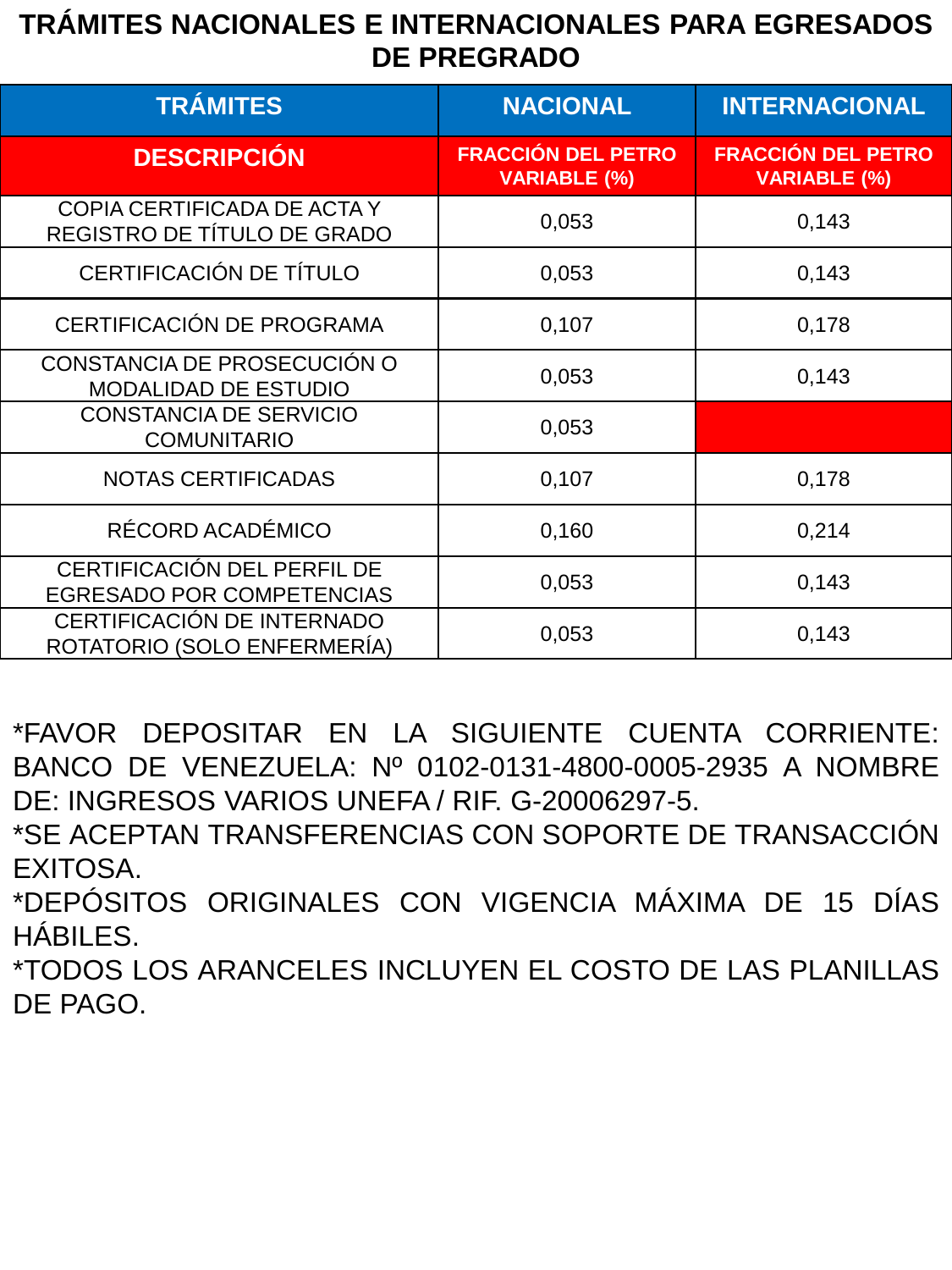### **TRÁMITES NACIONALES E INTERNACIONALES PARA EGRESADOS DE POSTGRADO**

| <b>TRÁMITES</b>                                            | <b>NACIONAL</b>                                  | <b>INTERNACIONAL</b>                             |
|------------------------------------------------------------|--------------------------------------------------|--------------------------------------------------|
| <b>DESCRIPCIÓN</b>                                         | <b>FRACCIÓN DEL PETRO</b><br><b>VARIABLE (%)</b> | <b>FRACCIÓN DEL PETRO</b><br><b>VARIABLE (%)</b> |
| COPIA CERTIFICADA DE ACTA Y<br>REGISTRO DE TÍTULO DE GRADO | 0,053                                            | 0,143                                            |
| CERTIFICACIÓN DE TÍTULO                                    | 0,053                                            | 0,143                                            |
| CERTIFICACIÓN DE PROGRAMA                                  | 0,107                                            | 0,178                                            |
| CONSTANCIA DE PROSECUCIÓN O<br><b>MODALIDAD DE ESTUDIO</b> | 0,053                                            | 0,143                                            |
| <b>NOTAS CERTIFICADAS</b>                                  | 0,107                                            | 0,178                                            |
| RÉCORD ACADÉMICO                                           | 0,160                                            | 0,178                                            |

\*FAVOR DEPOSITAR EN LA SIGUIENTE CUENTA CORRIENTE: BANCO DE VENEZUELA: Nº 0102-0131-4800-0005-2935 A NOMBRE DE: UNEFA - INGRESOS VARIOS / RIF. G-20006297-5.

\*SE ACEPTAN TRANSFERENCIAS CON SOPORTE DE TRANSACCIÓN EXITOSA.

\*DEPÓSITOS ORIGINALES CON VIGENCIA MÁXIMA DE 15 DÍAS HÁBILES.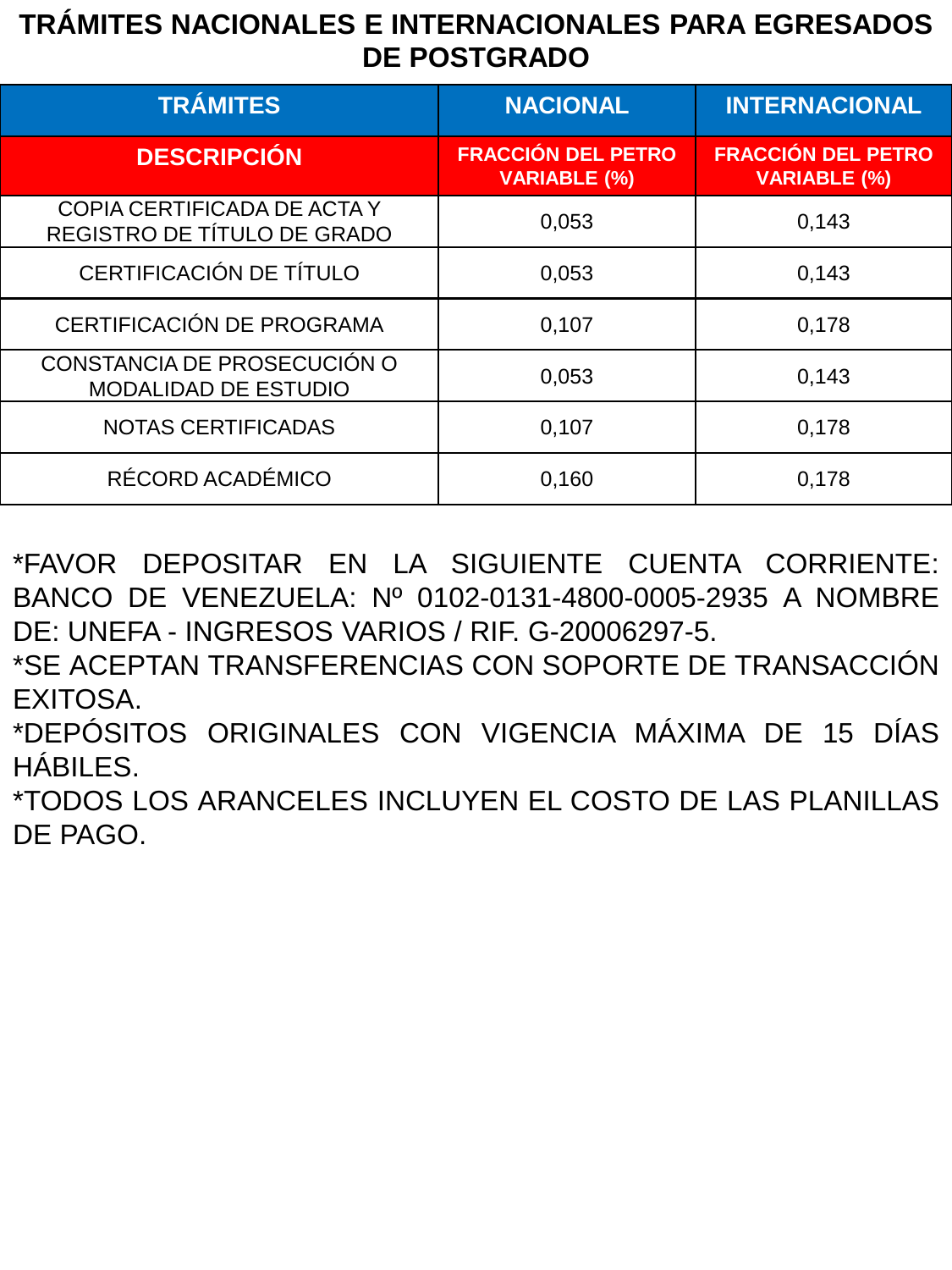# **TRÁMITES ESPECIALES**

| <b>TRÁMITES</b>                          |                                                                 | <b>NACIONAL</b>                                  | <b>INTERNACIONAL</b>                             |
|------------------------------------------|-----------------------------------------------------------------|--------------------------------------------------|--------------------------------------------------|
|                                          | <b>DESCRIPCIÓN</b>                                              | <b>FRACCIÓN DEL PETRO</b><br><b>VARIABLE (%)</b> | <b>FRACCIÓN DEL PETRO</b><br><b>VARIABLE (%)</b> |
|                                          | RECTIFICACIÓN DE ACTA Y TÍTULO DE<br><b>GRADO</b>               | 0,089                                            | 0,143                                            |
|                                          | <b>SOLICITUDES ESPECIALES</b>                                   | 0,107                                            | 0,178                                            |
|                                          | <b>TRASLADO DE DOCUMENTOS A</b><br><b>EMPRESA DE ENCOMIENDA</b> | 0,089                                            | 0,267                                            |
| <b>IMPRESIONES</b>                       | <b>FONDO NEGRO</b>                                              | 0,089                                            | 0,178                                            |
|                                          | <b>COPIA SIMPLE</b>                                             | 0,053                                            | 0,143                                            |
|                                          | HASTA 100 HOJAS                                                 | 0,267                                            | 0,446                                            |
| <b>IMPRESIONES DE</b><br><b>PROGRAMA</b> | <b>HASTA 200 HOJAS</b>                                          | 0,428                                            | 0,642                                            |
|                                          | HASTA 300 HOJAS                                                 | 0,588                                            | 0,856                                            |
|                                          | HASTA 400 HOJAS                                                 | 0,784                                            | 1,141                                            |
|                                          | HASTA 1000 HOJAS                                                | 1,783                                            | 2,674                                            |

\*EL MONTO DEL ARANCEL DE TRASLADO DE DOCUMENTOS CORRESPONDE AL PAGO POR EL SERVICIO HASTA LA COMPAÑÍA DE ENVÍO. CADA SOLICITANTE DEBERÁ CANCELAR EL IMPORTE DEL ENVÍO SEGÚN LA COMPAÑÍA DE ENCOMIENDA, ENTENDIÉNDOSE QUE PARA ENVÍOS NACIONALES SE HARÁ CON COBRO A DESTINO Y PARA ENVÍOS INTERNACIONALES EL SOLICITANTE DEBERÁ ESTAR PRESENTE AL MOMENTO DEL ENVÍO PARA REALIZAR EL PAGO DEL SERVICIO DE ENCOMIENDA.

\*FAVOR DEPOSITAR EN LA SIGUIENTE CUENTA CORRIENTE: BANCO DE VENEZUELA: Nº 0102-0131-4800-0005-2935 A NOMBRE DE: UNEFA - INGRESOS VARIOS / RIF. G-20006297-5.

\*SE ACEPTAN TRANSFERENCIAS CON SOPORTE DE TRANSACCIÓN EXITOSA.

\*DEPÓSITOS ORIGINALES CON VIGENCIA MÁXIMA DE 15 DÍAS HÁBILES.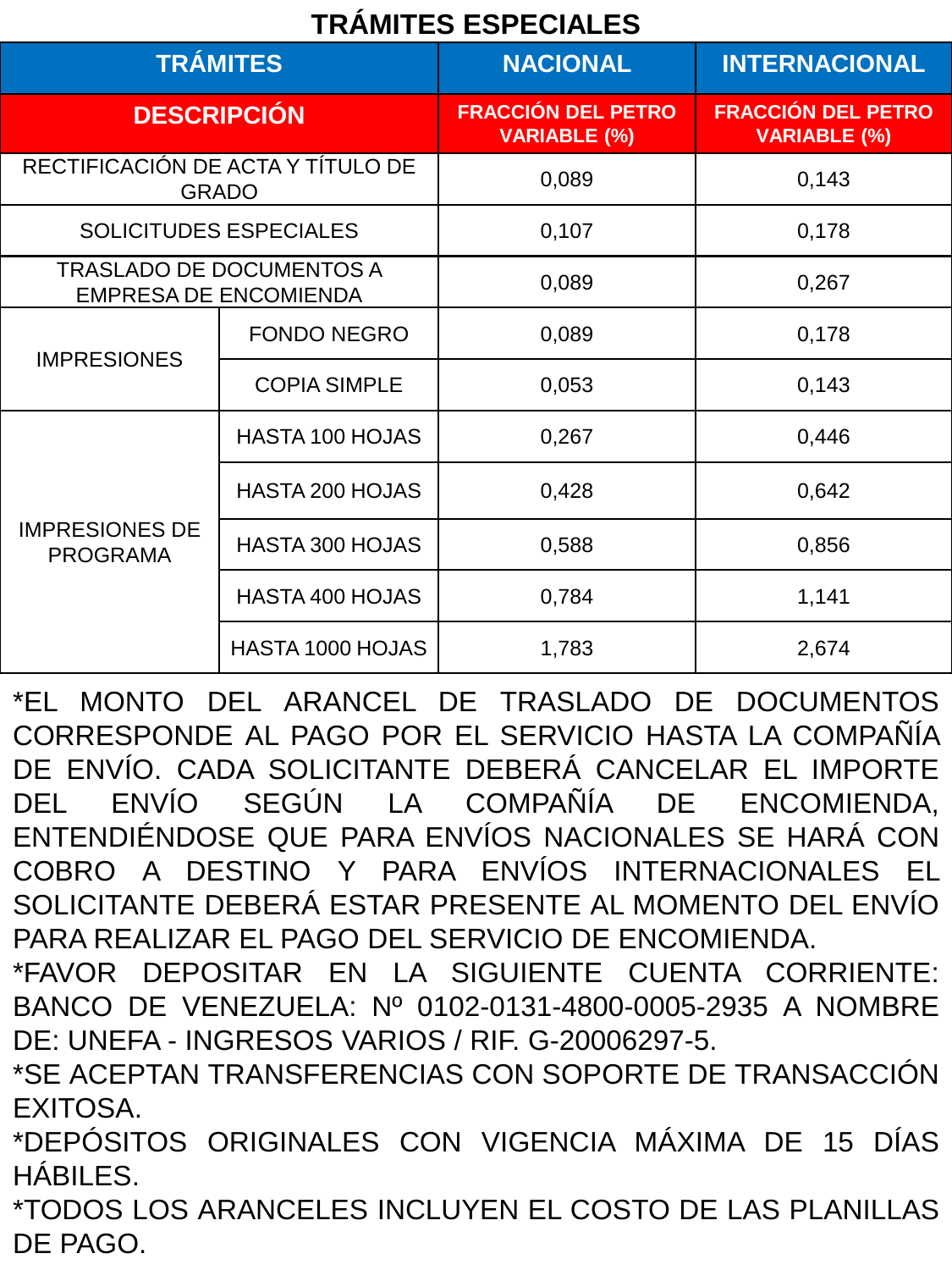# **TRÁMITES NACIONALES E INTERNACIONALES PARA ESTUDIANTES ACTIVOS DE POSTGRADO**

| <b>TRÁMITES</b>                          | <b>NACIONAL</b>                                  | <b>INTERNACIONAL</b>                             |
|------------------------------------------|--------------------------------------------------|--------------------------------------------------|
| <b>DESCRIPCIÓN</b>                       | <b>FRACCIÓN DEL PETRO</b><br><b>VARIABLE (%)</b> | <b>FRACCIÓN DEL PETRO</b><br><b>VARIABLE (%)</b> |
| CONSTANCIA DE CULMINACIÓN<br>(ACADÉMICA) | 0,053                                            | 0,143                                            |
| <b>CONSTANCIA DE ESTUDIOS</b>            | 0,053                                            | 0,143                                            |
| CONSTANCIA DE BUENA CONDUCTA             | 0,053                                            | 0,143                                            |
| CERTIFICACIÓN DE PROGRAMA                | 0,107                                            | 0,178                                            |
| <b>NOTAS CERTIFICADAS</b>                | 0,107                                            | 0,178                                            |
| RÉCORD ACADÉMICO                         | 0,053                                            | 0,178                                            |

\*FAVOR DEPOSITAR EN LA SIGUIENTE CUENTA CORRIENTE: BANCO DE VENEZUELA: Nº 0102-0131-4500-0006-1421 A NOMBRE DE: UNEFA - POSTGRADO / RIF. G-20006297-5.

\*SE ACEPTAN TRANSFERENCIAS CON SOPORTE DE TRANSACCIÓN EXITOSA.

\*DEPÓSITOS ORIGINALES CON VIGENCIA MÁXIMA DE 15 DÍAS HÁBILES.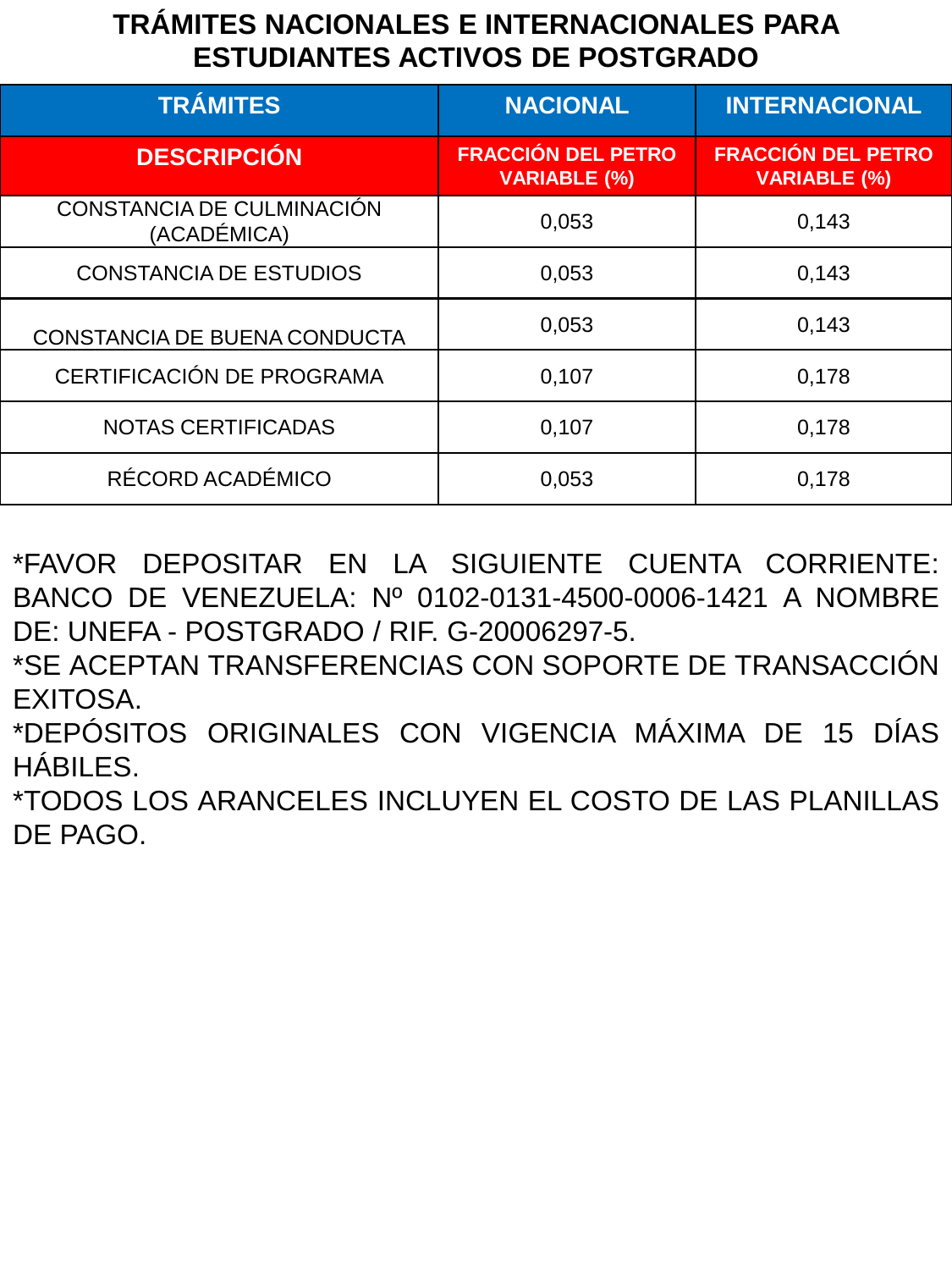### **TRÁMITES NACIONALES E INTERNACIONALES DE PREGRADO DE ESTUDIANTES NO EGRESADOS**

| <b>TRÁMITES</b>                                     | <b>NACIONAL</b>                                  | <b>INTERNACIONAL</b>                             |
|-----------------------------------------------------|--------------------------------------------------|--------------------------------------------------|
| <b>DESCRIPCIÓN</b>                                  | <b>FRACCIÓN DEL PETRO</b><br><b>VARIABLE (%)</b> | <b>FRACCIÓN DEL PETRO</b><br><b>VARIABLE (%)</b> |
| CONSTANCIA DE BUENA CONDUCTA                        | 0,053                                            | 0,143                                            |
| RÉCORD ACADÉMICO                                    | 0,053                                            | 0,178                                            |
| <b>NOTAS CERTIFICADAS</b>                           | 0,107                                            | 0.178                                            |
| CERTIFICACIÓN DE PROGRAMA                           | 0,107                                            | 0,178                                            |
| <b>CONSTANCIA DE SERVICIO</b><br><b>COMUNITARIO</b> | 0,053                                            | 0,143                                            |

\*FAVOR DEPOSITAR EN LA SIGUIENTE CUENTA CORRIENTE: BANCO DE VENEZUELA: Nº 0102-0131-4800-0005-2935 A NOMBRE DE: UNEFA - INGRESOS VARIOS / RIF. G-20006297-5.

\*SE ACEPTAN TRANSFERENCIAS CON SOPORTE DE TRANSACCIÓN EXITOSA.

\*DEPÓSITOS ORIGINALES CON VIGENCIA MÁXIMA DE 15 DÍAS HÁBILES.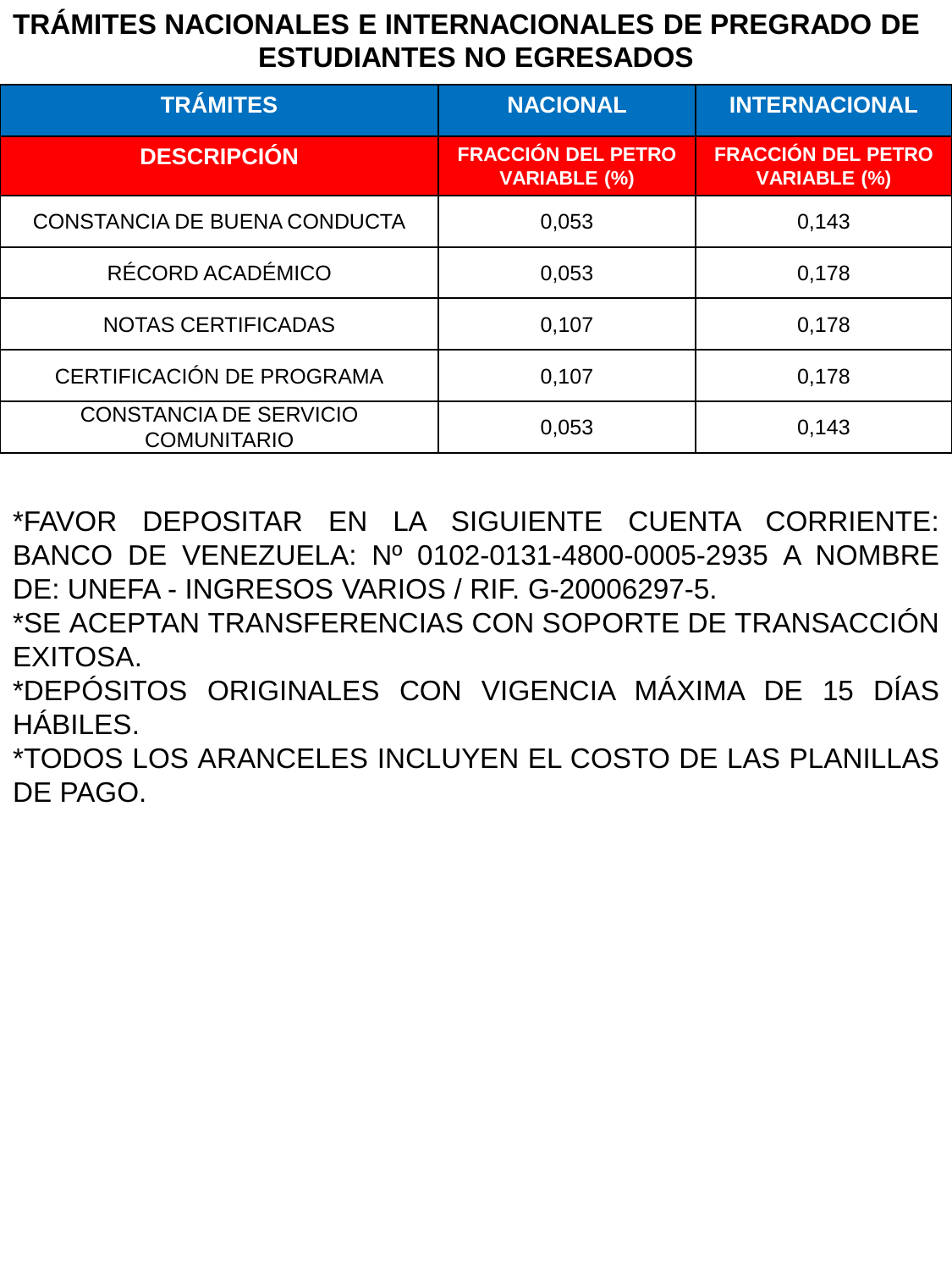#### **KIT DE GRADO PREGRADO Y POSTGRADO**

| <b>TRÁMITES</b>                                                                                                             | <b>NACIONAL</b>                                  | <b>INTERNACIONAL</b>                             |
|-----------------------------------------------------------------------------------------------------------------------------|--------------------------------------------------|--------------------------------------------------|
| <b>DESCRIPCIÓN</b>                                                                                                          | <b>FRACCIÓN DEL PETRO</b><br><b>VARIABLE (%)</b> | <b>FRACCIÓN DEL PETRO</b><br><b>VARIABLE (%)</b> |
| CONSTA DE UN TÍTULO EN PERGAMINO,<br>UNA MEDALLA, UN PORTA TÍTULO Y UN<br><b>JUEGO DE NOTAS CERTIFICADAS</b><br>NACIONALES. | 0,503                                            | 0.670                                            |

# **KIT DE POSTDOCTORADO**

| <b>TRÁMITES</b>                                         | <b>NACIONAL</b>                                  | <b>INTERNACIONAL</b>                             |
|---------------------------------------------------------|--------------------------------------------------|--------------------------------------------------|
| <b>DESCRIPCIÓN</b>                                      | <b>FRACCIÓN DEL PETRO</b><br><b>VARIABLE (%)</b> | <b>FRACCIÓN DEL PETRO</b><br><b>VARIABLE (%)</b> |
| CONSTA DE UN CERTIFICADO EN<br>PERGAMINO Y UNA CARPETA. | 0,350                                            | 0.503                                            |

\*FAVOR DEPOSITAR EN LA SIGUIENTE CUENTA CORRIENTE: BANCO DE VENEZUELA: 0102-0131-4800-0005-0814 A NOMBRE DE: PETICIÓN DE GRADO UNEFA / RIF. G-20006297-5.

\*SE ACEPTAN TRANSFERENCIAS CON SOPORTE DE TRANSACCIÓN EXITOSA.

\*EL MONTO INTERNACIONAL CORRESPONDE A LOS ESTUDIANTES INTERNACIONALES.

\*DEPÓSITOS ORIGINALES CON VIGENCIA MÁXIMA DE 15 DÍAS HÁBILES.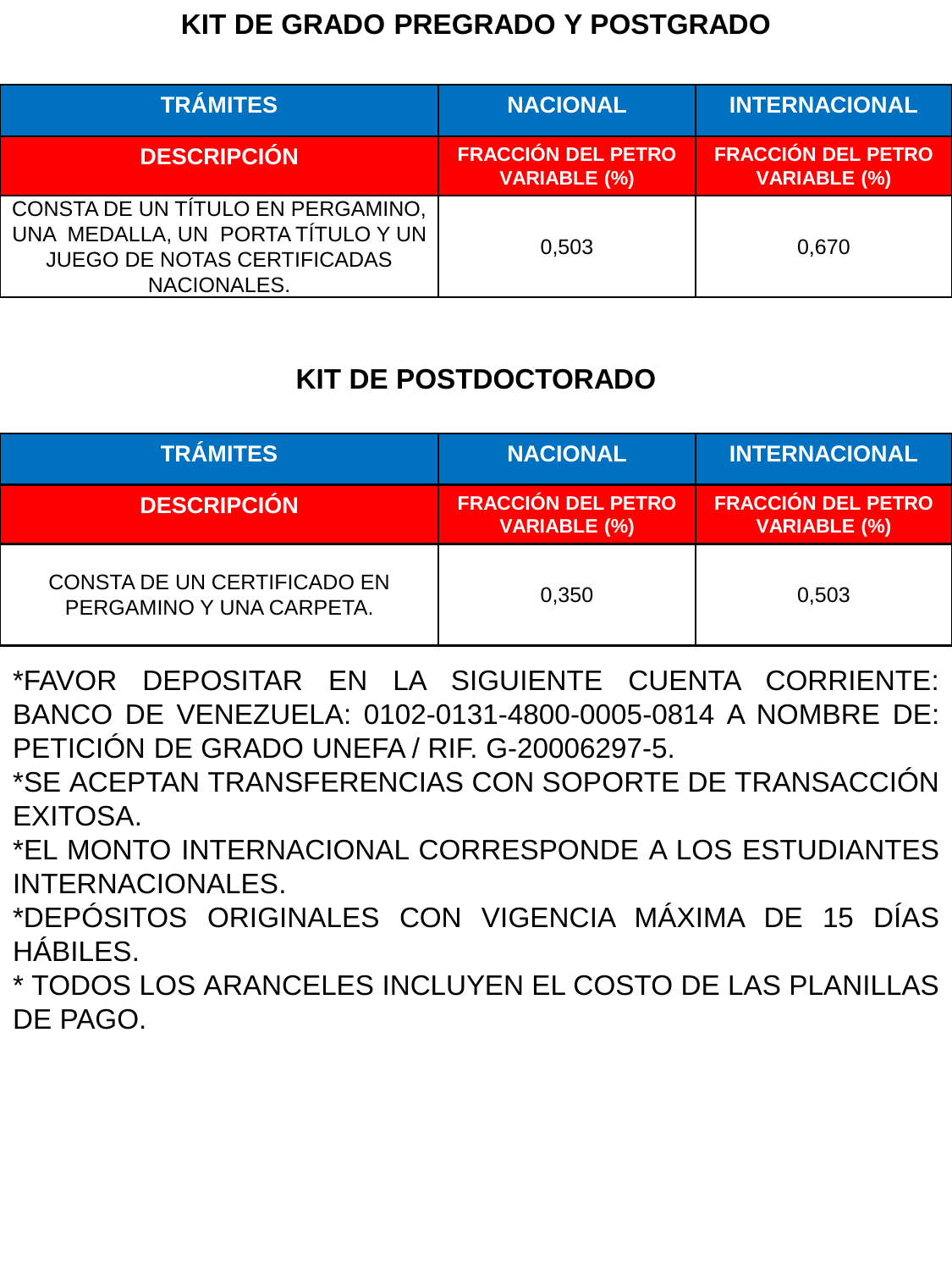# **TRÁMITES NACIONALES DE ESTUDIANTES ACTIVOS PARA EQUIVALENCIA, RECONOCIMIENTOS, REVALIDAS, ACREDITACIÓN Y REINGRESOS**

|                                                                             | <b>TRÁMITES</b>                                                                 | <b>NACIONAL</b>                                  |
|-----------------------------------------------------------------------------|---------------------------------------------------------------------------------|--------------------------------------------------|
|                                                                             | <b>DESCRIPCIÓN</b>                                                              | <b>FRACCIÓN DEL PETRO</b><br><b>VARIABLE (%)</b> |
|                                                                             | <b>UNEFA</b>                                                                    | 0,089                                            |
| <b>EQUIVALENCIAS</b>                                                        | <b>UNIVERSIDADES</b><br><b>NACIONALES</b>                                       | 0,089                                            |
|                                                                             | <b>UNIVERSIDADES</b><br><b>INTERNACIONALES</b>                                  | 0,178                                            |
|                                                                             | RECONOCIMIENTO DE ESTUDIOS                                                      | 0,089                                            |
| <b>RECONOCIMIENTO</b>                                                       | <b>ESTUDIOS</b><br><b>REALIZADOS EN LA</b><br><b>UNEFA</b>                      | 0,089                                            |
| <b>DE UNIDADES</b><br><b>CURRICULARES</b>                                   | <b>ESTUDIOS</b><br><b>REALIZADOS EN</b><br><b>OTRAS</b><br><b>UNIVERSIDADES</b> | 0,089                                            |
|                                                                             | PRESENTACIÓN EXAMEN DE REVÁLIDA                                                 | 0,089                                            |
|                                                                             | REVÁLIDA DE TÍTULO OBTENIDO EN<br>UNIVERSIDAD RECONOCIDA                        | 0,178                                            |
| CERTIFICACIÓN DE REVÁLIDA, VALIDEZ O<br>TÍTULO UNIVERSITARIO NO REVALIDABLE |                                                                                 | 0,178                                            |
| <b>ACREDITACIÓN</b>                                                         |                                                                                 | 0,143                                            |
|                                                                             | <b>REINGRESO DE POSTGRADO</b>                                                   | 0,089                                            |

\*FAVOR DEPOSITAR EN LA SIGUIENTE CUENTA CORRIENTE: BANCO DE VENEZUELA: Nº 0102-0131-4800-0005-2935 A NOMBRE DE: UNEFA - INGRESOS VARIOS / RIF. G-20006297-5.

\*SE ACEPTAN TRANSFERENCIAS CON SOPORTE DE TRANSACCIÓN EXITOSA.

\*DEPÓSITOS ORIGINALES CON VIGENCIA MÁXIMA DE 15 DÍAS HÁBILES.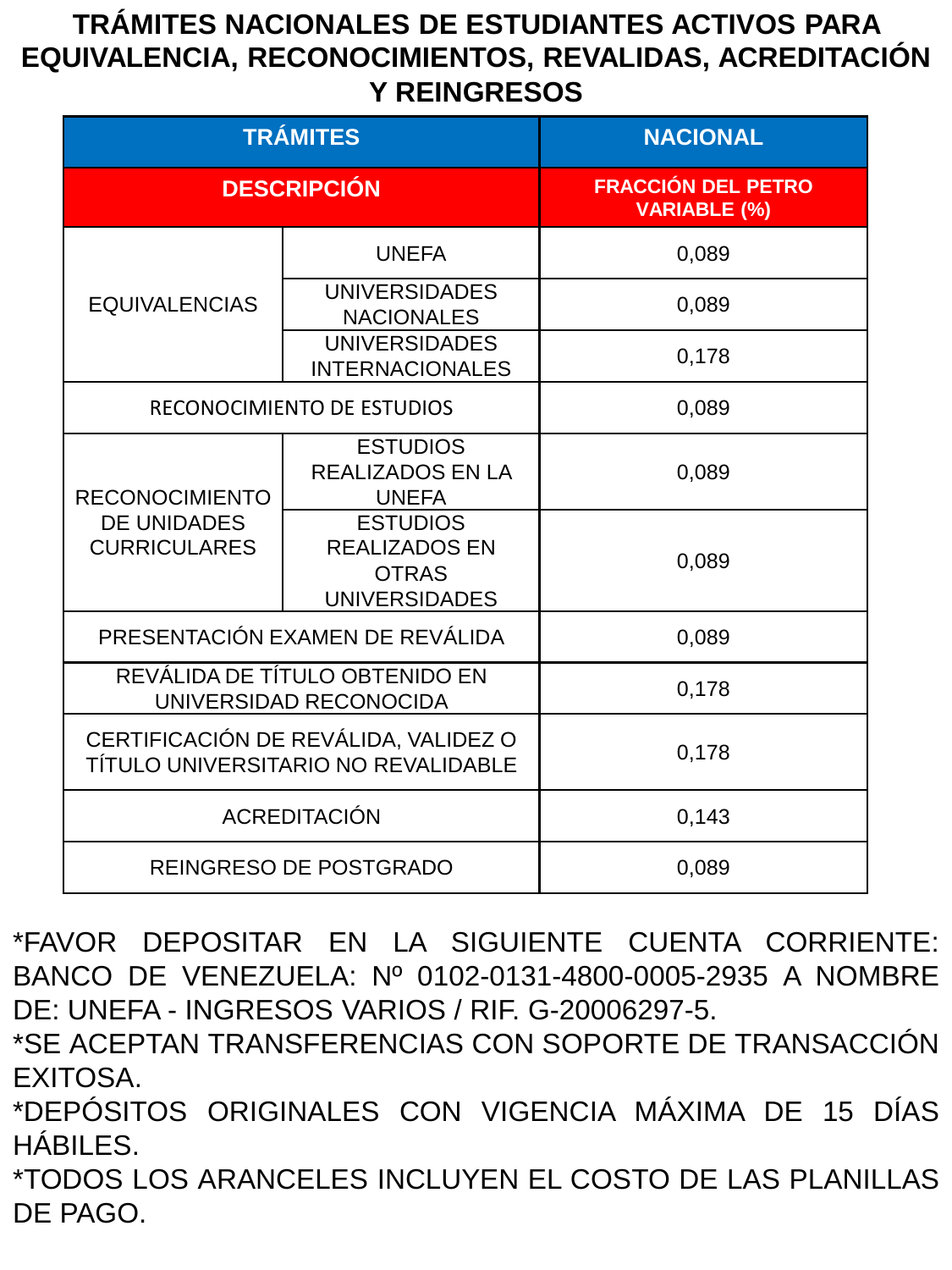# **TRÁMITES DE EXTENSIÓN: DIPLOMADOS O CURSOS NO CONDUCENTES A GRADO**

| <b>TRÁMITES</b>                          | <b>NACIONAL</b>                                  |
|------------------------------------------|--------------------------------------------------|
| <b>DESCRIPCIÓN</b>                       | <b>FRACCIÓN DEL PETRO</b><br><b>VARIABLE (%)</b> |
| <b>DIPLOMADOS</b>                        | 0,267                                            |
| <b>CURSO DE MEJORAMIENTO PROFESIONAL</b> | 0,178                                            |
| <b>CURSOS DE ARTES Y OFICIOS</b>         | 0,089                                            |
| <b>CURSOS COMUNITARIOS</b>               |                                                  |
| <b>COMUNICATIVOS</b>                     | 0,178                                            |
| <b>INSTRUMENTAL</b>                      | 0,178                                            |
| <b>IDIOMA COMUNICATIVO</b>               | 0,143                                            |
| <b>IDIOMA INSTRUMENTAL</b>               | 0,143                                            |
| <b>UNIDAD CURRICULAR</b>                 | 0,143                                            |

\*LOS CURSOS COMUNITARIOS SON GRATUITOS, SÓLO DEBE CANCELAR EL CERTIFICADO DE ACUERDO A LOS ARANCELES.

\*FAVOR DEPOSITAR EN LA SIGUIENTE CUENTA CORRIENTE: BANCO DE VENEZUELA: Nº 0102-0552-2000-0002-7494 A NOMBRE DE: EXTENSIÓN UNEFA / RIF. G-20006297-5.

\*SE ACEPTAN TRANSFERENCIAS CON SOPORTE DE TRANSACCIÓN EXITOSA.

\*DEPÓSITOS ORIGINALES CON VIGENCIA MÁXIMA DE 15 DÍAS HÁBILES.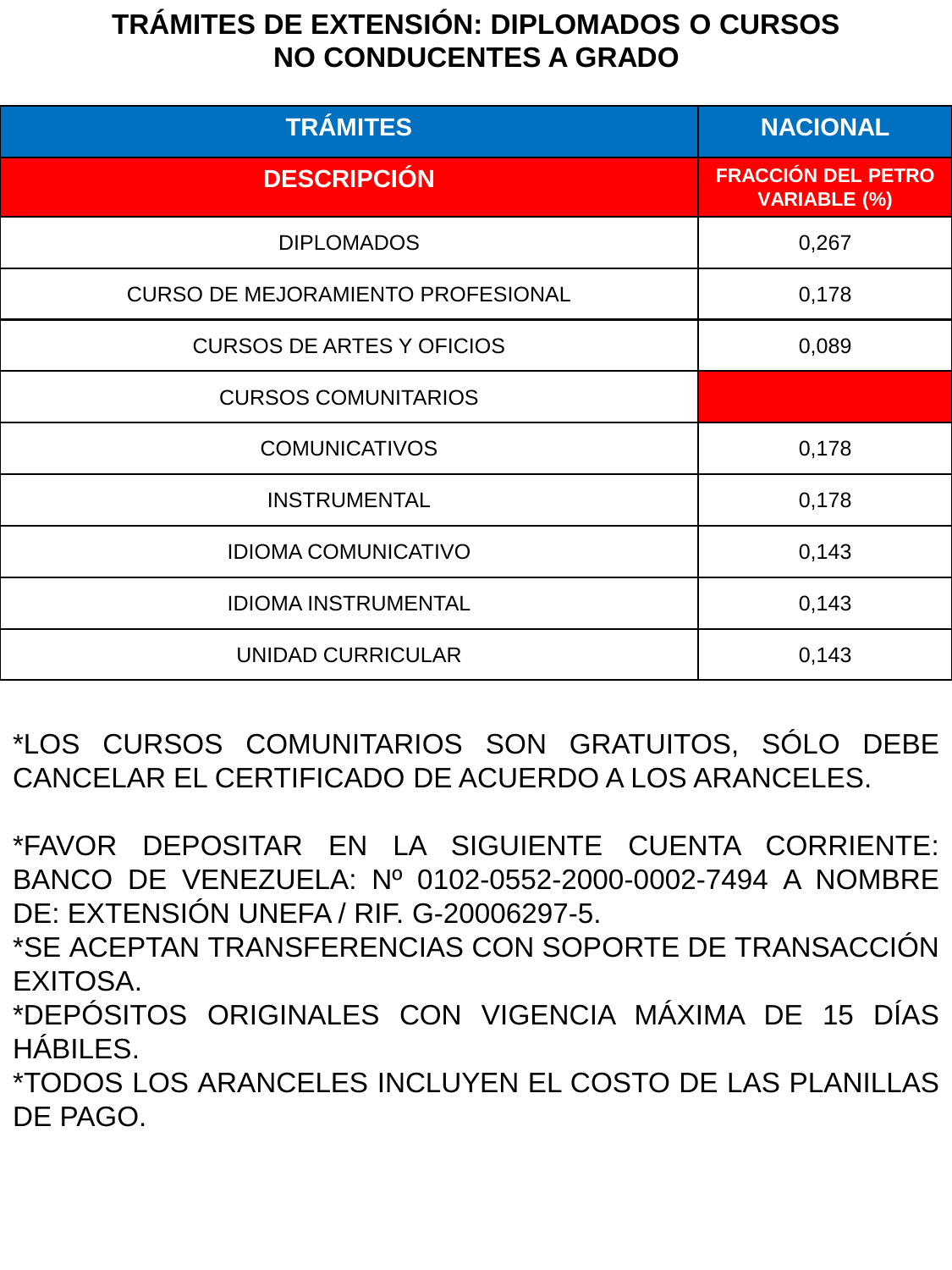#### **ARANCELES DE POSTGRADO**

| <b>TRÁMITES</b>       | <b>NACIONAL</b>                                  |
|-----------------------|--------------------------------------------------|
| <b>DESCRIPCIÓN</b>    | <b>FRACCIÓN DEL PETRO</b><br><b>VARIABLE (%)</b> |
| <b>PREINSCRIPCIÓN</b> | 0.053                                            |

# **INSCRIPCIÓN**

| <b>TRÁMITES</b>                  | <b>NACIONAL</b>                                  | <b>INTERNACIONAL</b>                             |
|----------------------------------|--------------------------------------------------|--------------------------------------------------|
| <b>DESCRIPCIÓN</b>               | <b>FRACCIÓN DEL PETRO</b><br><b>VARIABLE (%)</b> | <b>FRACCIÓN DEL PETRO</b><br><b>VARIABLE (%)</b> |
| <b>ESPECIALIZACIÓN</b>           | 0,178                                            | 1,427                                            |
| <b>MAESTRÍA</b>                  | 0,267                                            | 2,139                                            |
| <b>DOCTORADO</b>                 | 0,357                                            | 2,674                                            |
| <b>POSTDOCTORADO</b>             | 0,357                                            | 2,674                                            |
| <b>TRABAJO ESPECIAL DE GRADO</b> | 0,089                                            | 0,713                                            |
| <b>TRABAJO DE GRADO</b>          | 0,134                                            | 1,070                                            |
| <b>TESIS DOCTORAL</b>            | 0,178                                            | 1,337                                            |

DESCUENTO DEL 50% PARA: \*PERSONAL DEL MINISTERIO DEL PODER POPULAR DE LA DEFENSA.

> \*PERSONAL MILITAR ACTIVO, EN RESERVA ACTIVA O MILICIANO.

\*PERSONAL ADMINISTRATIVO DE LA UNEFA.

\*PERSONAL EGRESADO DE PREGRADO DE LA UNEFA.

\*PERSONAL DOCENTE UNIVERSITARIO.

\*PERSONAL PROFESIONAL DEL ÁREA DE LA SALUD.